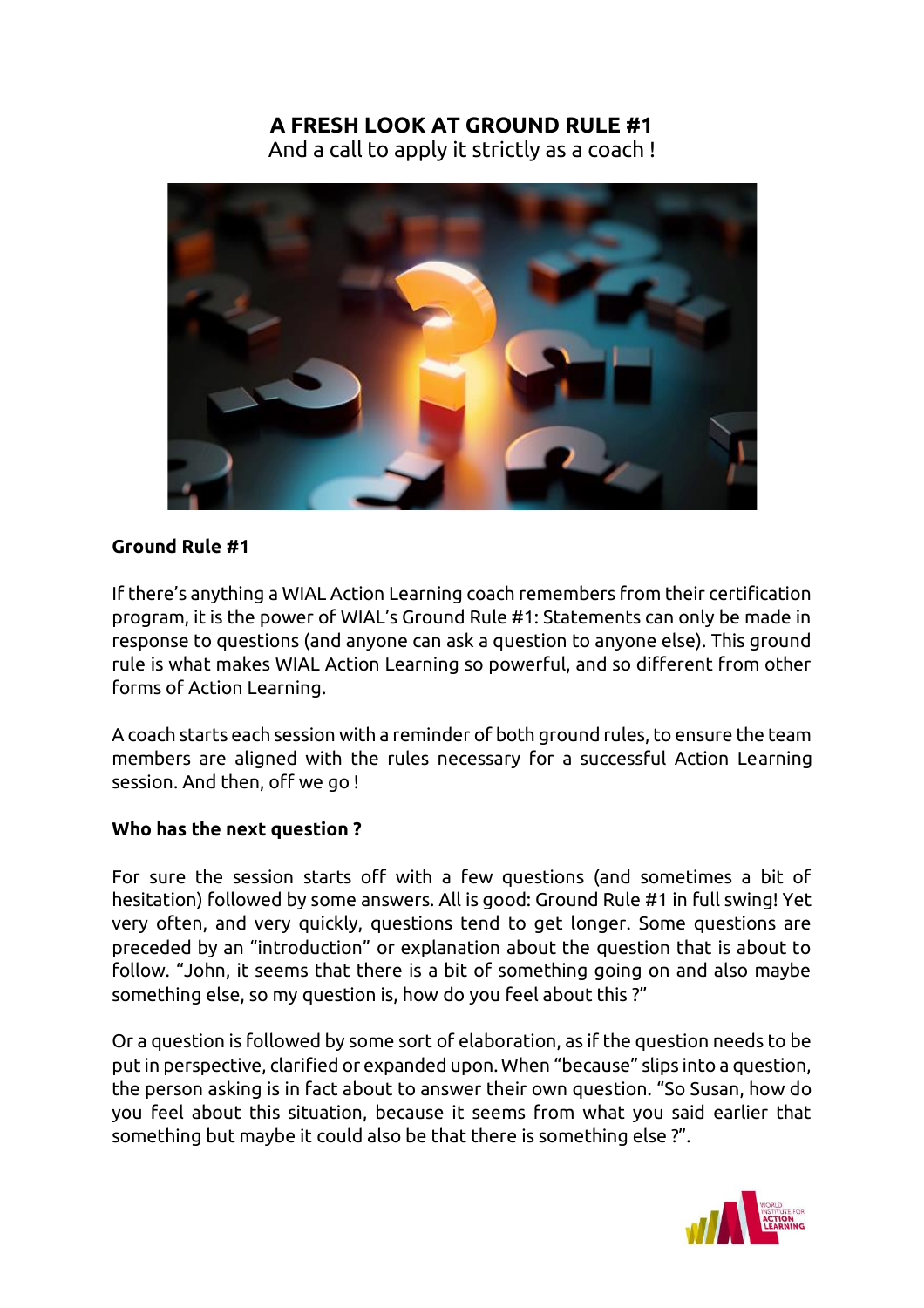At some point, I used to intervene about "long questions". "Team, are we asking more short questions or more long questions ? What is the impact if we ask this or that kind of question …?". It took me a while to realize that there are no long questions.



## **There are no long questions**

There is no such thing as a long question. When a question gets long, it stops being a question. It may start off with a question word, but then the question gets killed off in a series of twists and turns and additions and explanations. By the time the long-winded so-called question comes to an end, the team member to whom it is addressed will likely ask "Euh … what was the question again ?".

Unfortunately, many coaches – I have been guilty, but getting better – are way too flexible with Ground Rule #1. The ground rule states that statements can only be made in response to questions. It does not state that one can elaborate, add, explain, clarify, expand without end, as long as there is a question somewhere in there, either at the start or at the end of the rambling. Quite often the coach will be listening closely and as long as a question word (who, what, how …) is uttered, will consider that there was a question there.

There are many advantages of asking questions in Action Learning. One of the main reasons we ask questions is to develop genuine curiosity: putting oneself in others' shoes, and exploring their problem and its context without judgment. Questions that are followed by long elaborations, explanations and clarifications are not genuine or curious questions. Same for questions that come at the end of a longwinded description. They may grammatically start off or get wrapped up as a question, but they are not questions in the spirit of WIAL Action Learning, and a WIAL coach should not allow them.